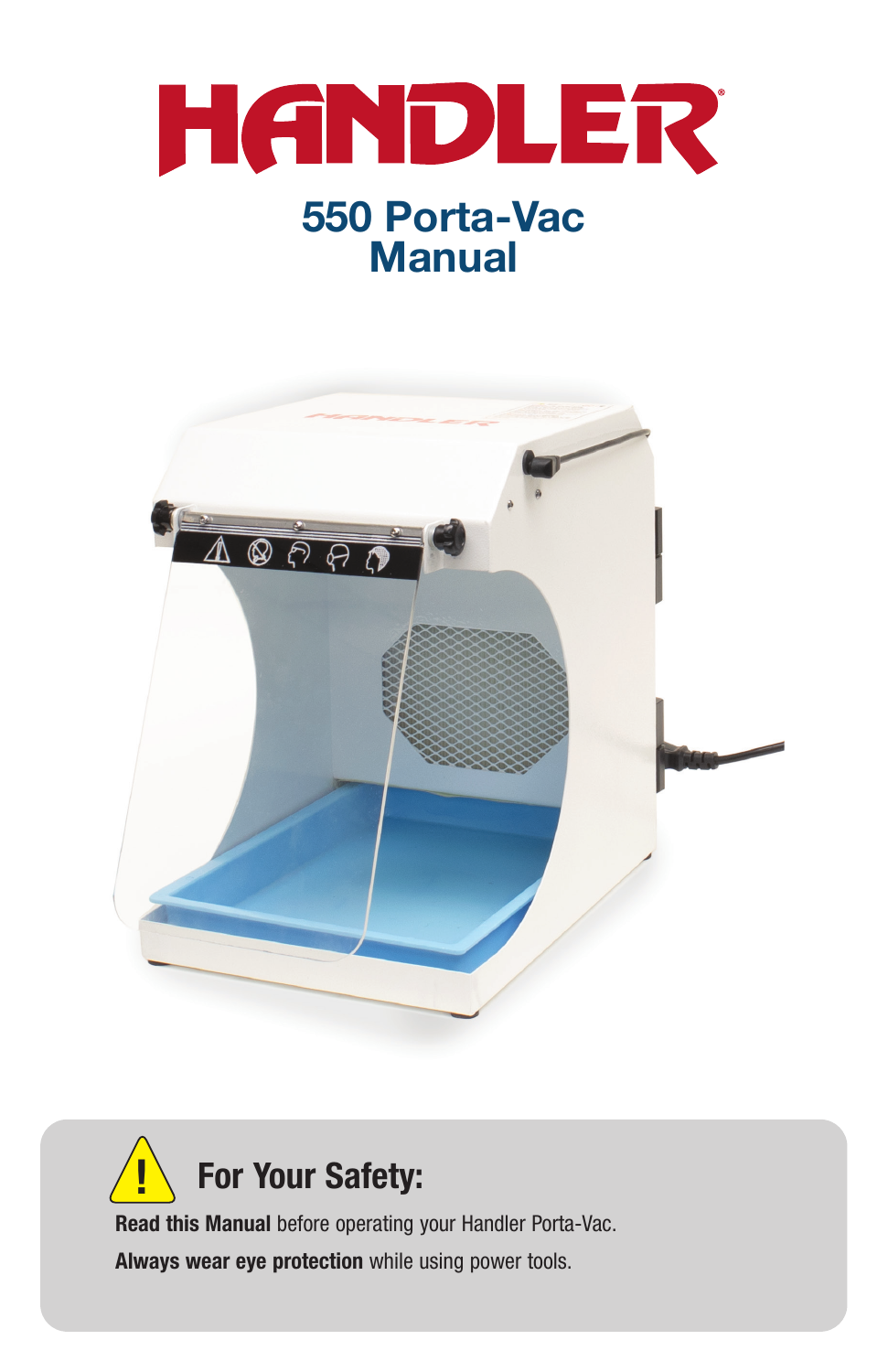# Safety Instructions

Before using your Handler Porta-Vac, please read safety instructions. They are for your protection and should always be followed to reduce the risk of personal injury or damage to the unit.

- Always wear proper eye and face protection. Wear safety glasses or face shields whenever you operate a Handler product or any power tool to prevent serious eye or face injuries.
- Always disconnect the power cord before removing or replacing the filter, servicing the unit or when not in use.
- Always wear a face or dust mask to prevent the inhalation of dust particles, or other debris into the lungs.
- Keep the work area clean. Cluttered areas and benches invite accidents.
- Don't abuse the cord. Never carry tool by cord or yank it to disconnect from receptacle. Keep cord from heat, oil, and sharp edges.
- Secure the work piece. Use clamps or a vise to hold work. It's safer than using your hand and it frees both hands to operate tool.
- •Don't Overreach. Keep proper footing and balance at all times.
- •Never use in an area where flammable vapors are present.

•Use proper grounding procedures. This tool should be grounded while in use to protect the operator from electric shock. The tool is equipped with an approved 3-conductor cord and a 3-prong grounding type plug to fit the proper grounding receptacle. The green (or green and yellow) conductor in the cord is the grounding wire. Never connect the green (or green and yellow) wire to a live terminal. If your unit is for use on less than 150 volts, it has a plug that looks like sketch A below. An adapter (sketches B and C) can be used for connecting plugs as shown in sketch A to 2-prong receptacles. The green colored rigid ear, lug, etc., Extending from the adapter must be connected to a permanent ground such as a properly grounded outlet box. Some jurisdictions, including Canada, prohibit the use of 3 to 2 prong adapters. Where prohibited, they should not be used. Use only 3-wire extension cords that have 3-prong grounding type plugs and 3-pole receptacles that accept the tool's plug.

#### Replace or repair worn cord immediately.



Store your Handler tools in a DRY, clean, dust-free area, and out of the reach of children.

The Porta-Vac was designed by Handler for benchtop light grinding and polishing with handpiece or lathe. Open the package and inspect its contents. The Porta-Vac has been inspected prior to being shipped. If damage has occurred in transit, contact the carrier immediately. Do not contact the shipper as the customer receiving the product must file a damage claim if necessary. Be certain to note any damage which may have occurred, and report it promptly to the carrier. Failure to file a claim in a timely manner could result in the loss of your rights of recovery for possible damages. Should you require assistance, please contact Handler Manufacturing at 1-908-233-7796 or 1-800-274-2635.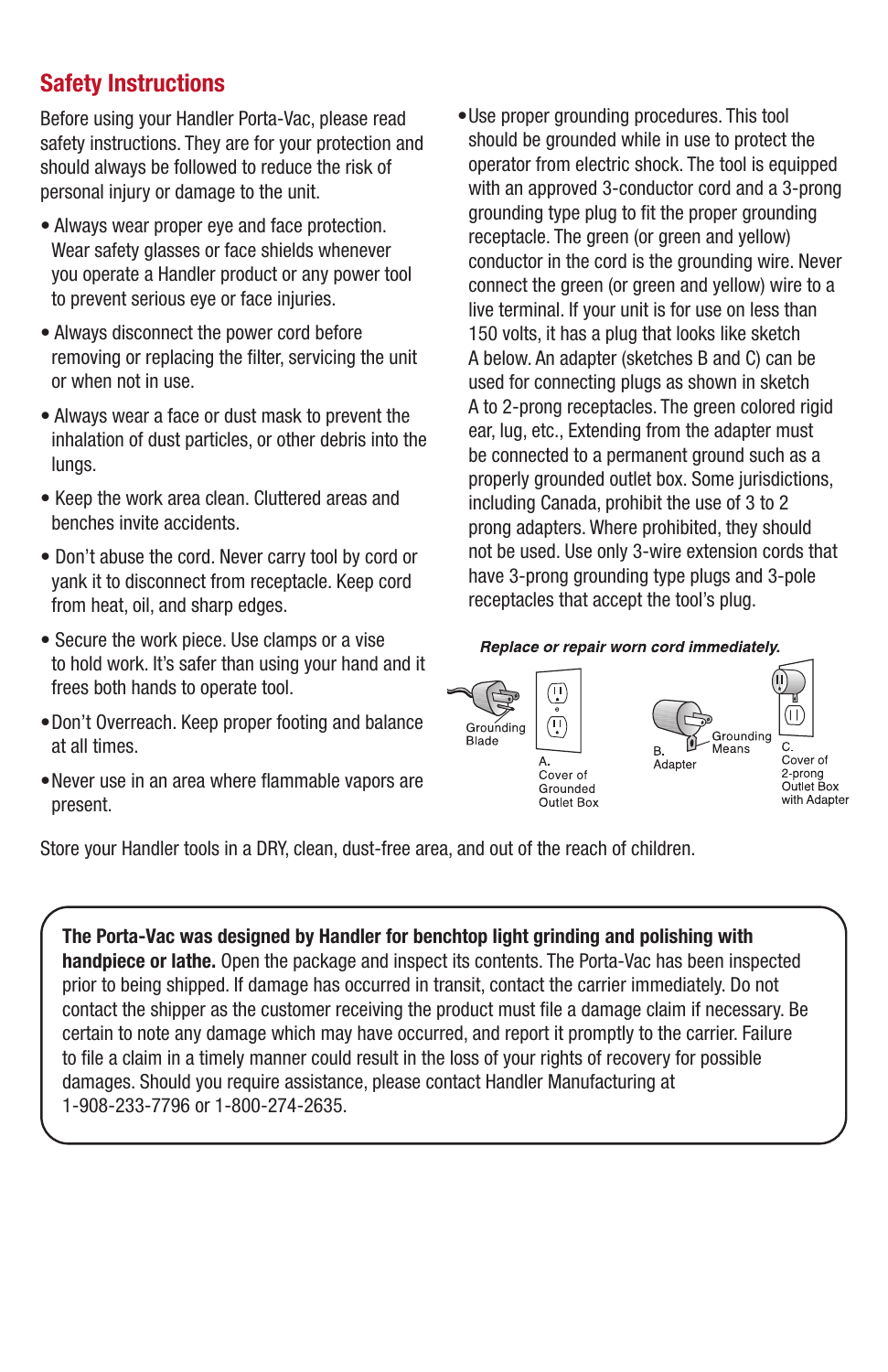# Operation and Maintenance

- 1. Place the Porta-Vac on a sturdy work surface.
- 2. Attach the power cord to the receptacle on the unit and plug the other end into a power outlet following the safety quidelines in this manual.
- 3. The power switch (shown at right) is located at the top corner of the fan door turns on the fan motor and LED light. The DC cable must be plugged in to use the LED light.
- 4. Clean and wipe the polycarbonate glass shield with a soft cloth or paper towel. A nonammoniated cleaner (such as soap and water) will remove greasy polishing compound dust.
- 5. The Porta-Vac has been fitted with a fine pleated HEPA WASHABLE filter. Periodically check the filter condition. If it becomes clogged with debris you can remove it by opening the rear door of the fan housing. You can either tap it on its side in a trash can to gently remove large particles and return it to its original position in the chamber or, if it is heavily clogged, replace the filter with a new one. Please make sure that the filter is inserted all the way into the compartment. Filters can be saved and sent to a refiner to recover precious metals. The pleated filter (Part No. 550-F) should be replaced every 4-6 months under normal use and more often under heavy use. Contact your distributor or Handler Manufacturing LLC to request a 550-F pleated filter.
- 6. To clean and remove the dust which accumulates inside the Porta-Vac, lift the shield as shown on the right. Remove the tray, and place tray over the trash and empty contents.
- 7. With use, the shield of the unit may become cloudy looking or scratched by debris. When this occurs Contact your distributor or Handler Manufacturing LLC to request a replacement of shield P550-04P

DC Cable Power Switch Power Receptacle and CordsetWashable HEPA filter Part # 550-F  $\mathbb{A} \otimes \overline{\otimes} \overline{\otimes} \overline{\mathfrak{O}}$ Shield Part # P550-04P **Tray** Part # P31-07A

8. The Porta-Vac has a Bussman GMC-1A fuse that powers the fan and the light. The fuse and a spare fuse are stored in the AC power cord receptacle near the rear of the chamber.

#### To check or change the fuse, follow these directions:

Remove the power cord from the AC receptacle to expose the fuse holder drawer. Use the blade of a small screwdriver in the slot of the fuse holder and gently pry outward. The active fuse is in the back of the drawer and a spare fuse is in the front compartment. If the glass case of the active fuse is darkened, the fuse is blown. From the underside of the drawer, push out the blown fuse using a small screwdriver.



AC receptacle with power cord removed



Pry open fuse drawer



Do not use a higher ampere fuse.